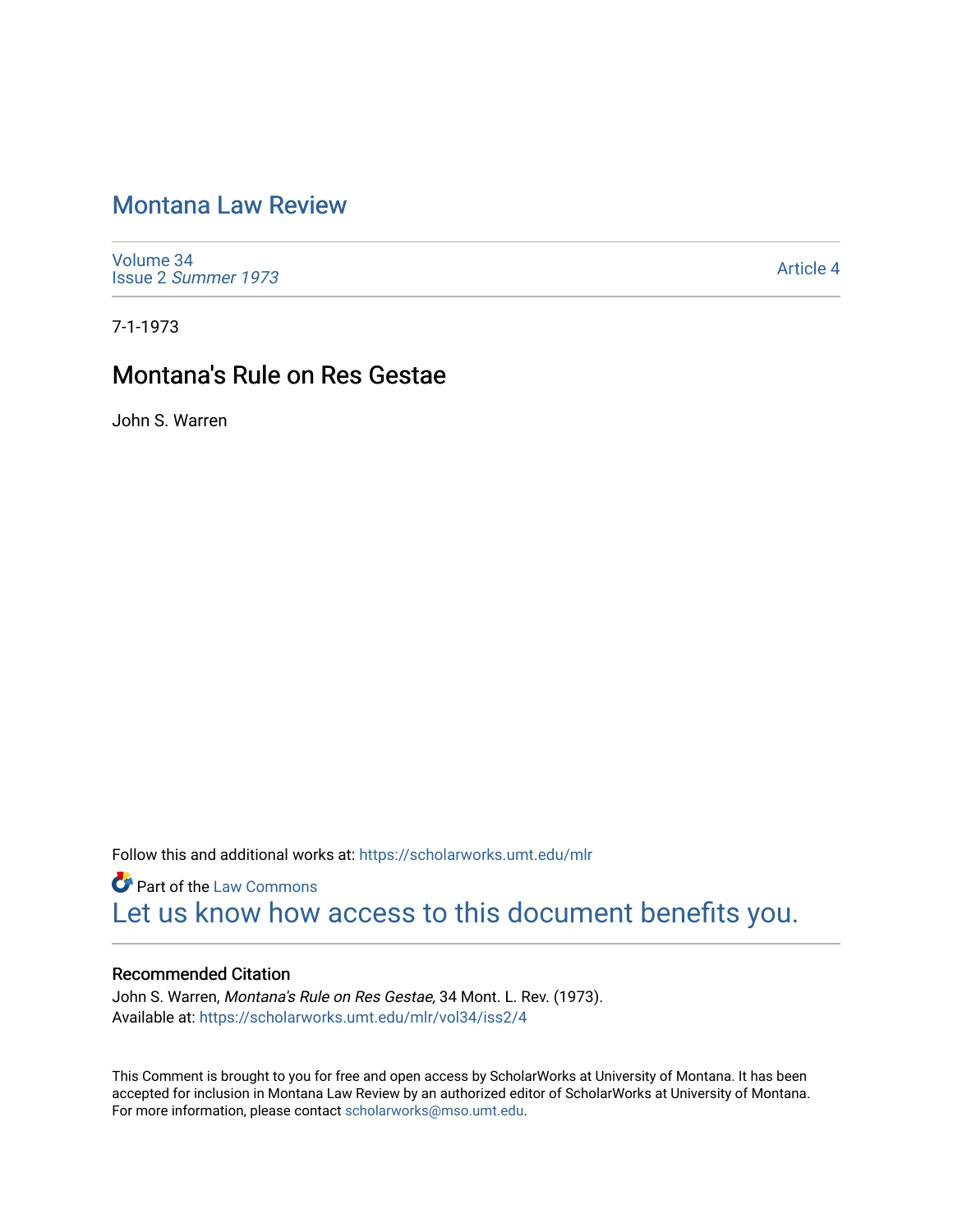## **MONTANA'S RULE ON RES GESTAE** Warren: Montana's Rule On Res Gestae

#### **John S. Warren**

### *INTRODUCTION*

To be admissible, it is a general rule that all evidence must be both relevant and competent. Hearsay evidence<sup>1</sup> is excluded because it is thought to be untrustworthy and, therefore, incompetent. The main justifications for suspicion of hearsay evidence have been: (1) the out-of-court asserter was not under oath; (2) the jury is unable to observe the out-of-court asserter's demeanor; (3) the witness may have somehow misunderstood the out-of-court asserter's statement; and (4) the opposing party has no opportunity to cross-examine the out-ofcourt asserter. Logically, should the offered hearsay testimony be inherently trustworthy, and should the justifications just enumerated suggest no reason for excluding the offered evidence, then relevant hearsay evidence should be admissible.

Predictively, no sooner was the rule against hearsay evidence established, but exceptions sprouted up. One such exception has been known as res gestae, or "things done."<sup>2</sup> It is commonly thought of as being a set of connected acts which, when taken as a whole, comprise a complete transaction forming the subject of litigation. Since the res gestae rule's creation, courts have often carelessly bandied it about, sometimes applying it correctly as an exception to the exclusionary hearsay rule, and othertimes using it wrongly as a standard of relevance. To an extent, the literal meaning of the phrase "res gestae" is responsible for its misuse; hence, the rule has been criticized as "a convenient substitute for analysis,"3 and as "not only entirely useless, but even positively harmful."4

In an attempt to clarify the hazy definition of res gestae, many jurisdictions have sought to analyze it by subdividing according to its many chimerical characteristics. Spontaneous declarations, verbal acts, expressions of a state of mind, expressions of physical condition, irrelevant facts which are inseparable from relevant ones, words constituting circumstantial evidence, and words involved in the pleadings are the most often encountered subdivisions. The Montana supreme court has

'Spencer, *Res Gestae in Oregon,* 11 **OR.** L. REV. 254, 254 (1932). 'WIoMORE, *supra* note 2 at **§** 1767.

<sup>&#</sup>x27;McCormick offers the best definition of hearsay evidence: "Hearsay evidence is testimony in court, or written evidence, of a statement made out of court, the statement being offered as an assertion to show the truth of the matters asserted therein and thus resting for its value upon the credibility of the out-of-court asserter. **C.** McCoRMIcK, **HANDBOOK ON THE LAW OF** EVIDENCE, **§** 246 **(2d** ed. **1972).**

<sup>&#</sup>x27;The earliest reference Professor Wigmore found to "res gestae"' was in *The Ship Money Case,* 3 How. St. Tr. 988 (1637). **J.** WIGMORE, A TREATISE **ON THE ANGLO-**AMERICAN **SYSTEM OF EVIDENCE, §** 1767, n. 1 (3d ed. 1923). However, the *res gestae* exception to the hearsay rule has been firmly established only since the mid-1800's *Id.* **§ 1768.**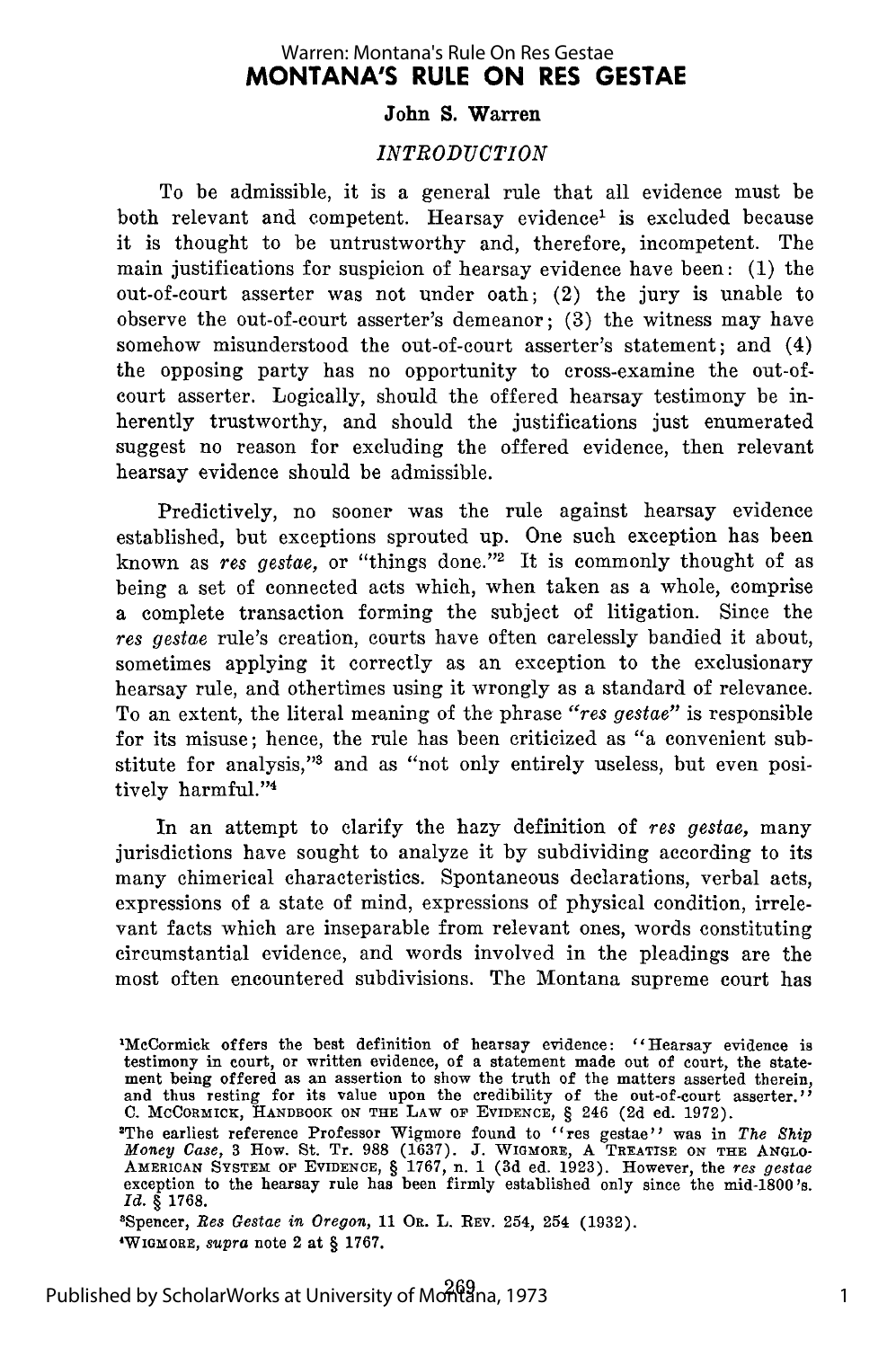not pursued this course. While often borrowing terminology from the lexicon developed by those jurisdictions which subdivide the res gestae rule, the Montana court has persisted in the use of the general phrase, res gestae, to express the concept of the litigated transaction. The object of this comment is to explore the application of Montana's res gestae rule by comparing it with the general rule of other jurisdictions.

## *THE MONTANA RULE*

## SPONTANEOUS DECLARATIONS

270

Spontaneous declarations are classic exceptions to the hearsay rule and are easily described by a useful definition. Spontaneous declarations are out-of-court statements, offered to prove the meaning contained therein, which are substantially contemporaneous with the litigated event, and which are originally inspired or caused by the excitement and influence of the event before the declarant has had time to reflect, contemplate, and possibly fabricate or prevaricate.<sup>5</sup> The basis of this exception is the obvious trustworthiness of such declarations. Not only do they have the advantage of not being distorted by the passage of time, for they are made at the time of the event, but such declarations are easily accepted as true because they are reports of what the declarant has seen or heard. They are made as though the declarant's mind is but a conduit through which the observed event is converted into the spoken word. No element of intentional untruth has time, theoretically, to be injected by the declarant. For example: While in the midst of a bank robbery in which the bank teller has just been shot, a bystander immediately declares to the killer: "You have just murdered that man in cold blood!" The statement is admissible whether offered through the testimony of the declarant or through the testimony of any other witness who heard the declaration. Although, if offered to prove malice, it is hearsay, courts believe this kind of hearsay is competent and trustworthy because the declarant simply has had no time to make up his own opinion or to lie.

Possibly because it is easiest of application and lends itself best to analysis, the spontaneous declaration portion of the res gestae rule has been most frequently used by the Montana court. Many cases<sup>6</sup> have presented ideal factual situations for its application. They involve statements made during a time period commencing with the litigated act<sup>7</sup> and terminating about thirty minutes afterwards.<sup>8</sup> The court has

'State v. Medicine Bull, *supra* note 6. https://scholarworks.umt.edu/mlr/vol34/iss2/4

*<sup>5</sup>See,* MCCORMICK, *supra* note 1 at §§ **289** and 297; B. JONES, **THE** LAW oF EVIDENCE, § 10:1 (6th ed. 1972).

<sup>&#</sup>x27;Tanner v. Smith, 97 Mont. 229, 33 P.2d 547 (1934); Sellers v. Montana-Dakota Power Co., 99 Mont. 39, 41 P.2d 44 (1935); Sullivan v. Metropolitan Life Insurance Co., 96 Mont. 254, 29 P.2d 1046 (1933) ; Koppang v. Sevier, 106 Mont. 79, 75 P.2d 790 (1937) ; Blevins v. Weaver Construction Co., **150** Mont. 158, 432 P.2d 378 (1967); State v. Medicine Bull, 152 Mont. 34, 445 P.2d 916 (1968). <sup>7</sup> Tanner v. Smith, *supra* note 6.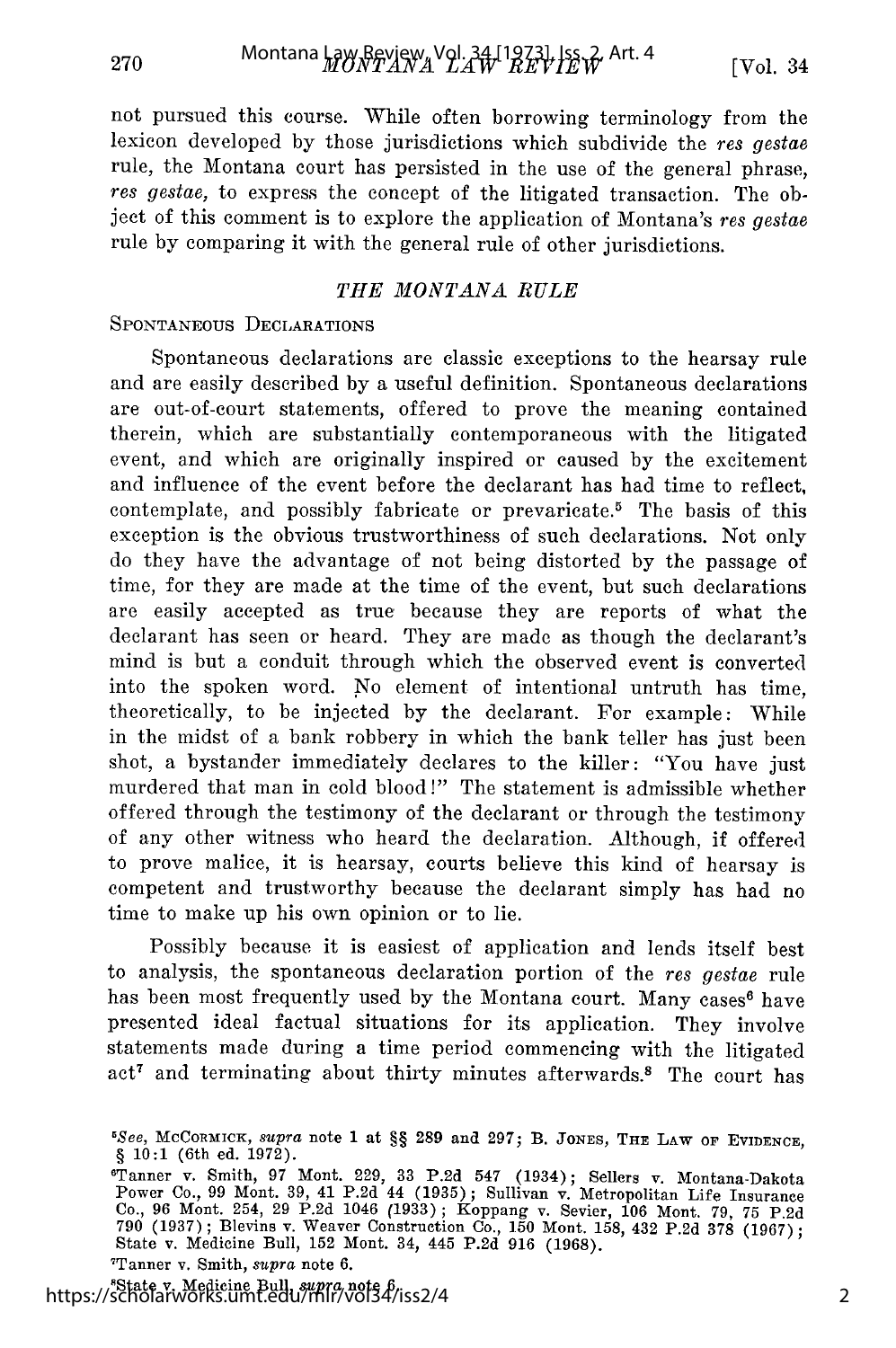been careful to point out, however, that the lapse of time after the litigated act is not as important as whether the declarant was excited by the event and compelled by its influence to speak spontaneously about it without probability of fabrication.9 By way of contrast, the court has refused to apply the exception where the lapse of time after the event has been inordinately  $\log$ ,<sup>10</sup> and where the statement, although apparently made sufficiently contemporaneously with the event, was made by a person not speaking under its influence and excitement.<sup>11</sup> In still other cases the court has noted the offered hearsay statements were not sufficiently connected with the litigated transaction so as to come within the notion of "things done."<sup>12</sup> Like other courts, the Montana court has at times carelessly applied the rule. In several cases it has neglected either to mention the time lapse between the event and the offered hearsay statement, or to analyze the offered testimony to determine if its inherent trustworthiness is so great that it should be admissible.<sup>13</sup> It should also be noted that discretion may be exercised in permitting what would otherwise be admissible spontaneous declarations. In at least one case the court has allowed the rather delicate and inflammatory nature of the accusation (buggery of a young boy) to tell against admission of a hearsay statement made soon after the event, the court constricting the res gestae so as to prevent the statement from being part of the litigated transaction.<sup>14</sup>

The best formulation of the spontaneous declaration part of the *res gestae* exception the Montana court has given to date is found in *Callahan v. Chicago, Burlington* **&** *Quincy Railroad Company:15*

[The] general rule is that the declarations must be substantially contemporaneous with the litigated transaction and be the instinctive, spontaneous utterances of the mind while under the active, immediate influence of the transaction, the circumstances precluding the idea that the utterances are the result of reflection or design to make false or self-serving declarations.

#### VERBAL ACTS

Verbal acts, although thought of as part of the *res gestae,* are not logically an exception to the hearsay rule, for they are not even hearsay.

"Callahan v. Chicago, Burlington & Quincy Railroad Company, 47 Mont. 401, 133 P. Published by ScholarWorks at University of Montana, 1973

<sup>9</sup> Sullivan v. Metropolitan Life Insurance Co., *supra* note 6.

<sup>&</sup>lt;sup>10</sup>Rossberg v. Montgomery Ward & Co., 110 Mont. 154, 99 P.2d 979 (1939), where a statement made twenty days after the litigated act was held not part of the *res gestae;* and *Cook* v. *Rigney,* 113 Mont. 198, 126 P.2d 325 (1942), where the court held that a statement made three months after the litigated act but made sixteen years before the commencement of litigation was not part of the *res gestae.*

<sup>&</sup>quot;Poindexter & Orr Live Stock Company v. Oregon Short Line Railroad Company, 33 Mont. 338, 83 P. 886 (1905).

<sup>&</sup>lt;sup>12</sup>Wilson v. Davis, 110 Mont. 356, 103 P.2d 149 (1940); State v. Fairburn, 135 Mont.<br>449, 340 P.2d 157 (1959).

<sup>&</sup>quot;Hulse v. Northern Pacific Railway Co., 47 Mont. 59, 130 P. 415 (1913); State v. Le Due, 89 Mont. 545, 300 P. 919 (1931).

<sup>&</sup>quot;State v. Shambo, 133 Mont. 305, 322 P.2d 657 (1958).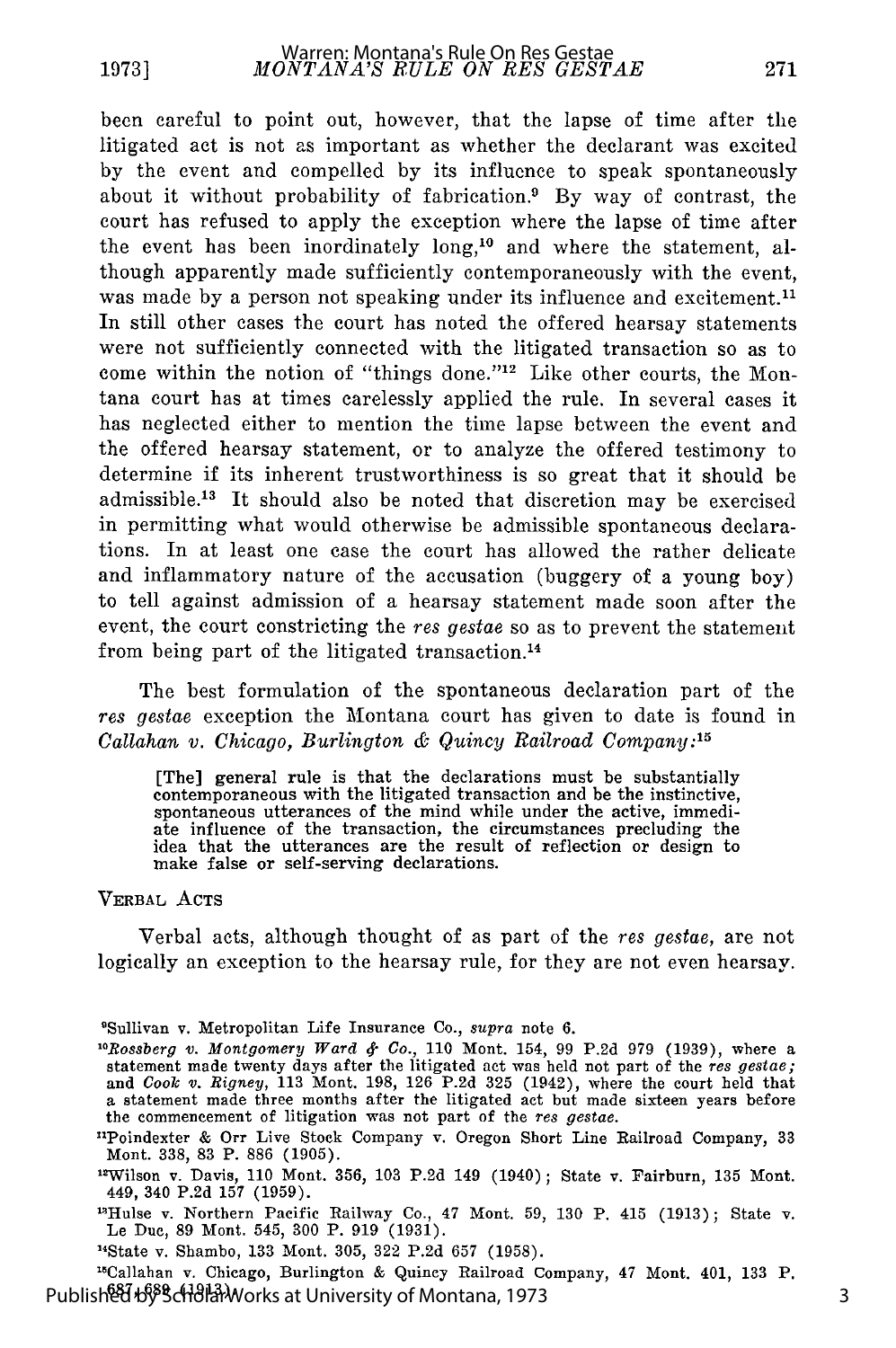A verbal act is a statement or communicative gesture accompanying and explaining an otherwise ambiguous  $act<sup>16</sup>$  It is different from a spontaneous declaration in that (1) the former accompanies and explains an otherwise ambiguous act while the latter immediately follows and is a reaction to an act not necessarily ambiguous; (2) a verbal act is always made by the actor whereas a spontaneous declaration may be made by a bystander; and (3) a verbal act is not offered to prove the contents of the statement but rather to allow the substantive law to attach certain consequences to the statement, whereas the spontaneous declaration is offered to prove the truth of the contents of the declaration.17 An example is apposite: Smith hands his watch to Jones saying, "This is a gift." The act of handing Jones a watch without the attendant statement is ambiguous, for Smith may have intended to establish a bailment, a loan, or a gift; the accompanying statement, however, explains the act. The statement was made by the actor, Smith; had a bystander made the statement, the act need not have been a gift, for all the statement would then show is that the bystander assumed the act to be a gift. Lastly, in the eyes of the law it would not matter one whit if the statement were untrue, i.e., that Smith was lying, for the law would attach certain consequences to this outward manifestation of intent regardless of Smith's real intent. Hence, the statement is a verbal act.

Whereas the spontaneous declaration subdivision of the res gestae rule boasts a plethora of Montana case law, the verbal act subdivision has the distinction of having had no correct application and little development by the Montana supreme court. Several cases have given the court the opportunity to discuss the verbal act doctrine, but the court decided them under the spontaneous declaration idea instead.<sup>18</sup>

"Wilson v. Davis, *supra* note 12; Platts v. Platts, 134 Mont. 474, 334 P.2d 722 (1958). There are, however, two verbal act cases in which the evidentiary question was cor-rectly decided even though the right rule was not applied. In *Territory of Montana v. Campbell,* 9 Mont. 16, 22 P. 121 (1889), the defendant was convicted of assault. A dispute having arisen with a neighbor over the construction of a boundary fence, the defendant and his hired hands confronted the neighbor. After a short and evidently fruitless parley, the defendant shouted, "Fire boys!" and shot the neighbor in the knee. This statement is clearly a verbal act: it is not a spontaneous reaction to the neighbor's shooting; it was a deliberate statement by the actor indicating that his operation of his rifle was not accidental; and it was not offered to prove he ordered his hired hands to fire. For these reasons, the court should have ruled the statement admissible as a verbal act and relevant, noting that it was not hearsay, and therefore needing no application of the res gestae exception to the hearsay rule.<br>In the second, *Petition of Peterson*, 155 Mont. 239, 467 P.2d 281 (1970), Peterson<br>and his partner had the bad luck to be caught by a w burgling a barn. While the partner did the dirty work, Peterson maintained a watch outside. When the witness happened upon him and questioned him about his pres-ence, all Peterson could do was lie obviously and unintelligently. At Peterson's trial the prosecution offered his responses to the witness's questions when he caugh Peterson red-handed. The court cited *Campbell* at length and ruled the responses were part of the *res gestae.* Again, these responses were really in the nature of https://scholarworks.umte.edu/mm/vol34/hs2294tor deliberately at the time of the act in order 4

*<sup>&</sup>quot; 6 See,* **WIGMORE,** *supra* note 2 at § 1772.

*<sup>7</sup>See,* Catterall, *1es Gestae in Virginia,* 21 VA. L. REV. 725, 737-738 (1935).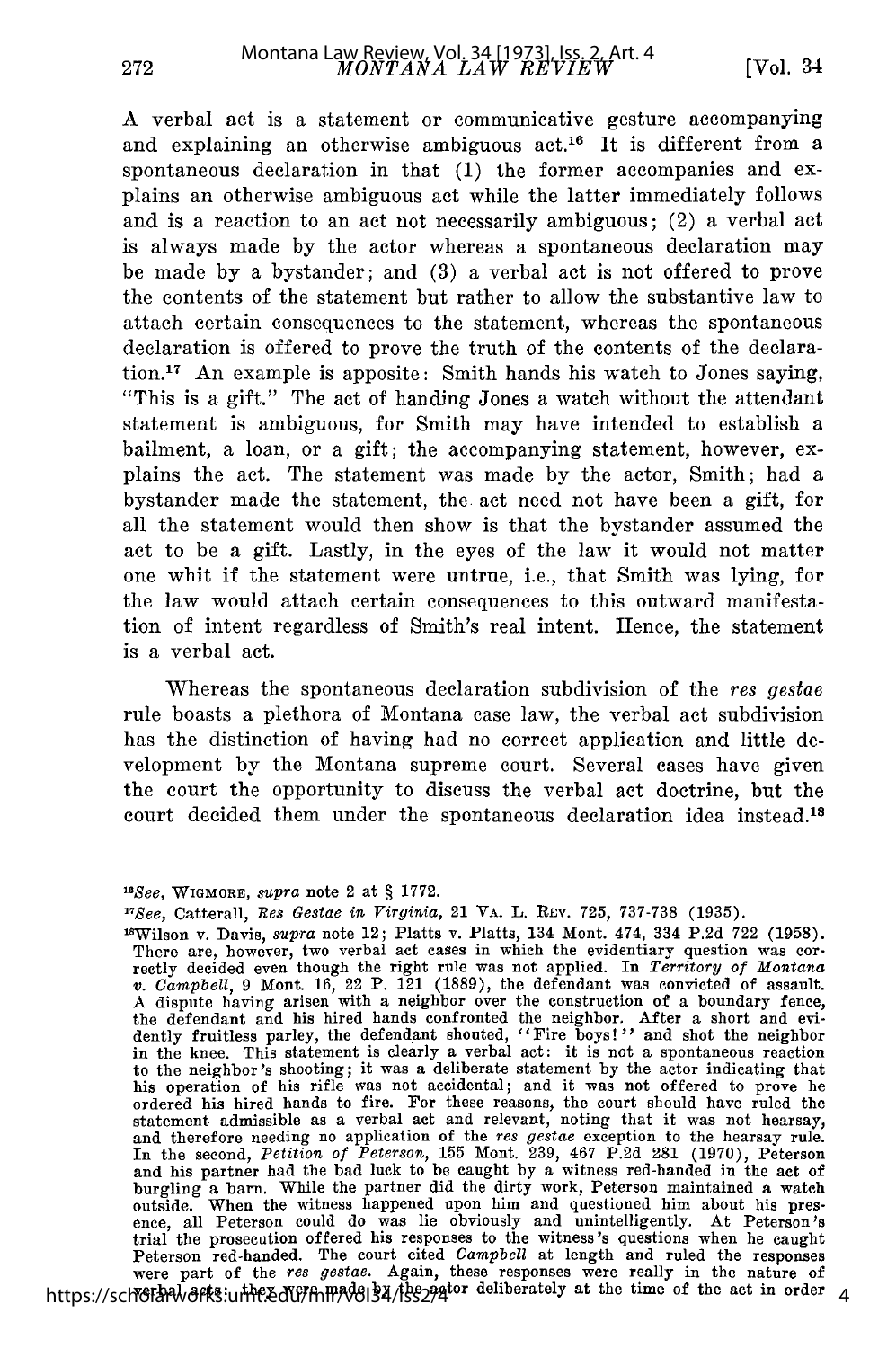#### **19731**

Other cases have been decided as though they were verbal act cases when in reality they were not.<sup>19</sup>

#### STATE OF MIND

The state of mind subdivision, like the spontaneous declaration, is a true exception to the hearsay rule; but unlike a spontaneous declaration, a hearsay statement indicating state of mind is not always admitted because of its inherent trustworthiness. Rather, this is an instance where the law of evidence has given way to the law of necessity. Because it is often necessary to prove an intent or motive element of an act, and because even today's advanced sciences cannot divine a person's intent or motive at any given time, it is necessary to accept either conduct or personal statements to prove intent or motive. Nevertheless, to come within the state of mind portion of the *res gestae* exception to the hearsay rule, a statement indicating state of mind must be made substantially contemporaneously with the litigated act, and it must tend to show the actor's motivating state of mind at the time of the litigated act. The landmark case in this area of the law is *Mutual Life Insurance Co. v. Hillmon,20* which held that declarations of a state of mind tending to show a plan or intent to do an act, which is in the future with regard to the declaration, are admissible as part of the *res gestae.* This holding was limited in a later decision only to "declarations casting light on the future" as distinguished from "declarations of memory, pointing backwards to the past."21 For example, a day before a man is shot, the killer states, "If I don't get him first, he's going to kill me." **Al**though it is an out-of-court statement offered to prove the truth of the matter asserted therein, the statement is admissible to establish a defense, for it satisfies the two criteria set out above for the state of mind, res *gestae* exception to the hearsay rule.

The state of mind portion of the *res gestae* exception has had a haphazard application in Montana. The court is to be commended for its clear and cogent application of the exception in *Ross v. Industrial Accident Board22* where it noted, in a decision whose logic is similar to that of the *Hillmon* case, the facts indicated the disputed hearsay declarations cast light on an intent to do a future act. However, in another state of mind case<sup>23</sup> the court gave no explanation of its use of the

Published alpy ScholarWorks at Juhiversity of Montana 84973

to make it ambiguous, and they were offered to show Peterson was lying when he made them. Again, the court should have ruled these statements were verbal acts and not hearsay; therefore, they were admissible beause they were relevant; no discussion of *res gestae* was necessary.

<sup>&</sup>quot;'Callahan v. Chicago, Burlington & Quincy Railroad Co., *supra* note 15; Raish v. Orchard Canal Co., 67 Mont. 140, 218 P. 655 (1923); Exchange State Bank v. Occident Elevator Co., 95 Mont. 78, 24 P.2d 126 (1933)

<sup>&#</sup>x27;Mutual Life Insurance Co. v. Hillmon, 145 U.S. 285 (1891).

<sup>&#</sup>x27;Shepard v. U.S., **290** U.S. 105, 106 (1933).

<sup>&#</sup>x27;Ross v. Industrial Accident Board, 106 Mont. 486, 80 P.2d 362 (1938).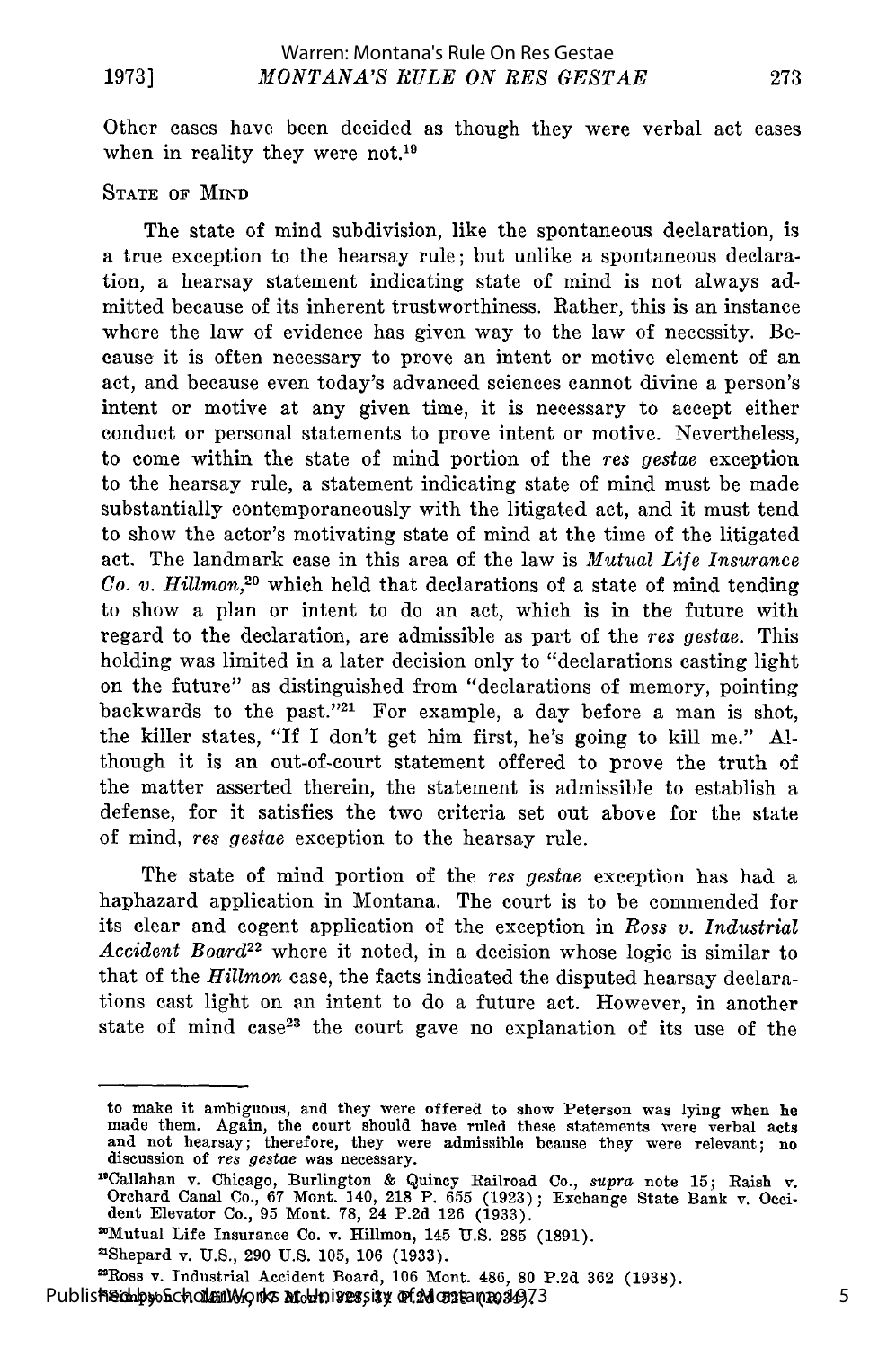res gestae exception. Even more objectionable has been the court's approval of the state of mind exception as a rule of relevance for determining whether evidence of other crimes-thus purportedly showing motive or intent-is admissible.<sup>24</sup> A recent case<sup>25</sup> gives cause to hope for the logical application of this exception in Montana. There the court refused offered state of mind hearsay testimony and looked beyond the surface of the exception in search for the inherent trustworthiness of the offered hearsay. After having done so, the court stated:

There is nothing in the circumstances surrounding the making of the statement . . . which indicates that the defendant did not have time to reflect, plan, and if it suited his purposes, prevaricate.<sup>26</sup>

This last quotation reflects a caveat all students of evidence should note. Most exceptions to the hearsay rule have been accorded their status because their factual situations contain some factor which insures their truthfulness. Naturally, when a factual situation is presented which lends itself to the application of a hearsay exception, but which does not contain the guarantees of trustworthiness typical of situations the exception was designed to cover, then the exception should not be applied, and the declaration should be rejected as pernicious hearsay.

### **EXPRESSIONS** OF PHYSICAL CONDITION

Expressions of physical condition are also true exceptions to the hearsay rule. These are usually expressions of pain or suffering contemporaneous with physical discomfort. Because the expression may be viewed as being forced or driven out of the declarant by the pain or suffering and not as a product of thought or design, it is generally believed such expressions are inherently trustworthy in the same way as are spontaneous declarations.<sup>27</sup> Unlike spontaneous declarations, however, expressions of a physical condition showing pain or suffering need not be substantially contemporaneous with the litigated act; such expressions need only reflect the physical feelings present at the time of the declaration.<sup>28</sup> For example, where Tom's arm required amputation after a traffic accident, but weeks later he complained of great lancinating pain coming apparently from the missing appendage, such complaints would be admissible. They are definitely hearsay, but because they are motivated by the pain and suffering and not by thought, design, or reflection, they are trustworthy. Also, note the complaints followed the litigated act, the traffic accident, by several weeks. This is one area of the res gestae exception where the notion of "things done" can be stretched considerably beyond the litigated act.

21State v. Schlaps. **78** Mont. **560,** 254 P. **858 (1972);** State v. Russell, **93** Mont. 334, **18 P.2d 611 (1933).** 2 5 State v. Fairburn, **135** Mont. 449, 340 **P.2d 157 (1959). "Id.** at **162.** <sup>2</sup> JONES, *supra* note **5** at § **10:6.** *"AId.* https://scholarworks.umt.edu/mlr/vol34/iss2/4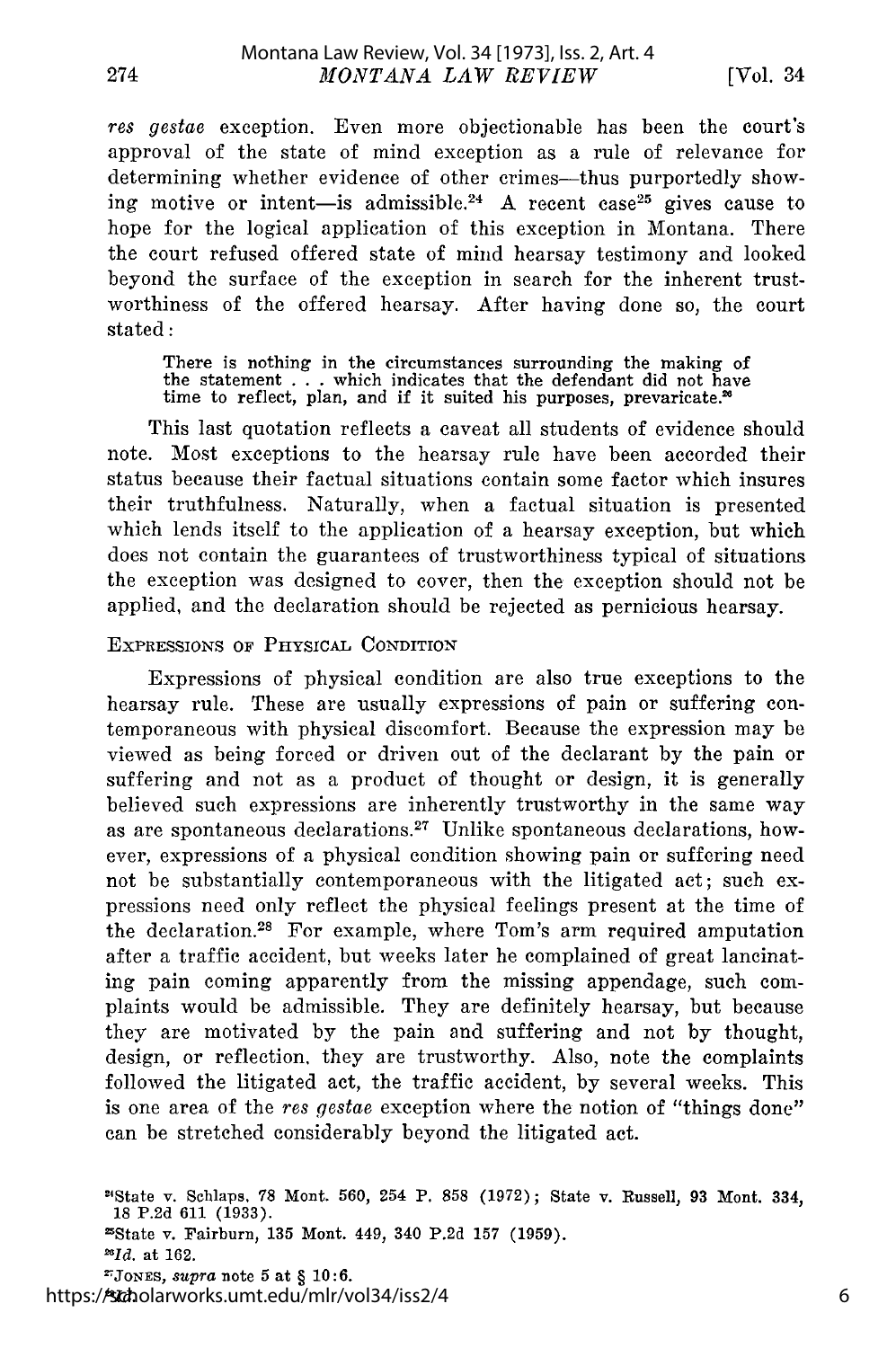It cannot be said authoritatively that the Montana supreme court has accepted the expressions of physical condition subdivision of the res gestae exception, for the one case presenting an ideal opportunity for so ruling failed to mention the phrase "res gestae" or even "transaction."<sup>29</sup> In that case the court called testimony relating the plaintiff's moaning and similar expressions of physical pain "original evidence '30 and ruled it admissible. Although this seems to be the only case on this point in Montana law, it should be indicative of this jurisdiction's acceptance of the expressions of physical condition subdivision of the res gestae exception.<sup>31</sup>

#### IRRELEVANT FACTS INSEPARABLE FROM RELEVANT ONES

Another subdivision of the res gestae exception may be described as admissible facts which, though irrelevant, are inseparable from the relevant facts. Obviously, this so called subdivision of the res gestae exception has nothing to do with the hearsay rule; rather it is an exception to the relevance requirement of the general rule of admissibility. Like the state of mind exception, its justification lies in its necessity. Were it not for this exception it would often be impossible for a party to present his case in a logical manner or prove its necessary elements because the irrelevant facts are so inseparably intertwined with the relevant ones as to defy their severance. For example: The defendant kills three persons during the same murderous spree at the same location, but he is tried for each crime separately. During his trial for the first slaying, the clothing of his other victims is introduced, so that by comparing angles of fire indicated by the bullet holes, it is possible from all three bodies to calculate the position of the murderer at the time of the shooting. Even though the clothing of the other two victims is evidence of other crimes, evidence normally excluded as irrelevant, the clothing is admissible because of its necessary position in the presentation of the proof.<sup>32</sup>

Rather than noting that the hearsay rule was not involved--therefore requiring no res gestae exception-the Montana court has applied this part of the res *gestae* exception as a standard of relevance. These cases involve admission of evidence of other crimes.<sup>33</sup> In two, the prosecutions' cases could not have been presented in a clear and chronological manner if the admittedly irrelevant evidence of other crimes had

<sup>2</sup> 'Burles v. Oregon Short Line Railroad Co., 49 Mont. 129, 140 P. 513 (1914). *11Id.* at 515.

a Although not decided by the Montana supreme court, Northern Pacific Railroad Co.<br>v. Urlin, 15 S.Ct. 840 (1894), a case arising out of Montana, stretched the idea of res gestae to include statements of aches and pains made by the plaintiff during periodic examinations, some of which were up to two years after the litigated act.

<sup>&</sup>quot;This example is drawn from the books. *See,* State v. Porter, 32 Or. 135, 49 P. 964 (1897).

<sup>&</sup>quot;State v. Schlaps, *supra* note 24; State v. Russell, *supra* note 24; State v. Broadwater, Published by Scholar Montana, 250, 250, 250, 250, 250, 250, 250, 260, 273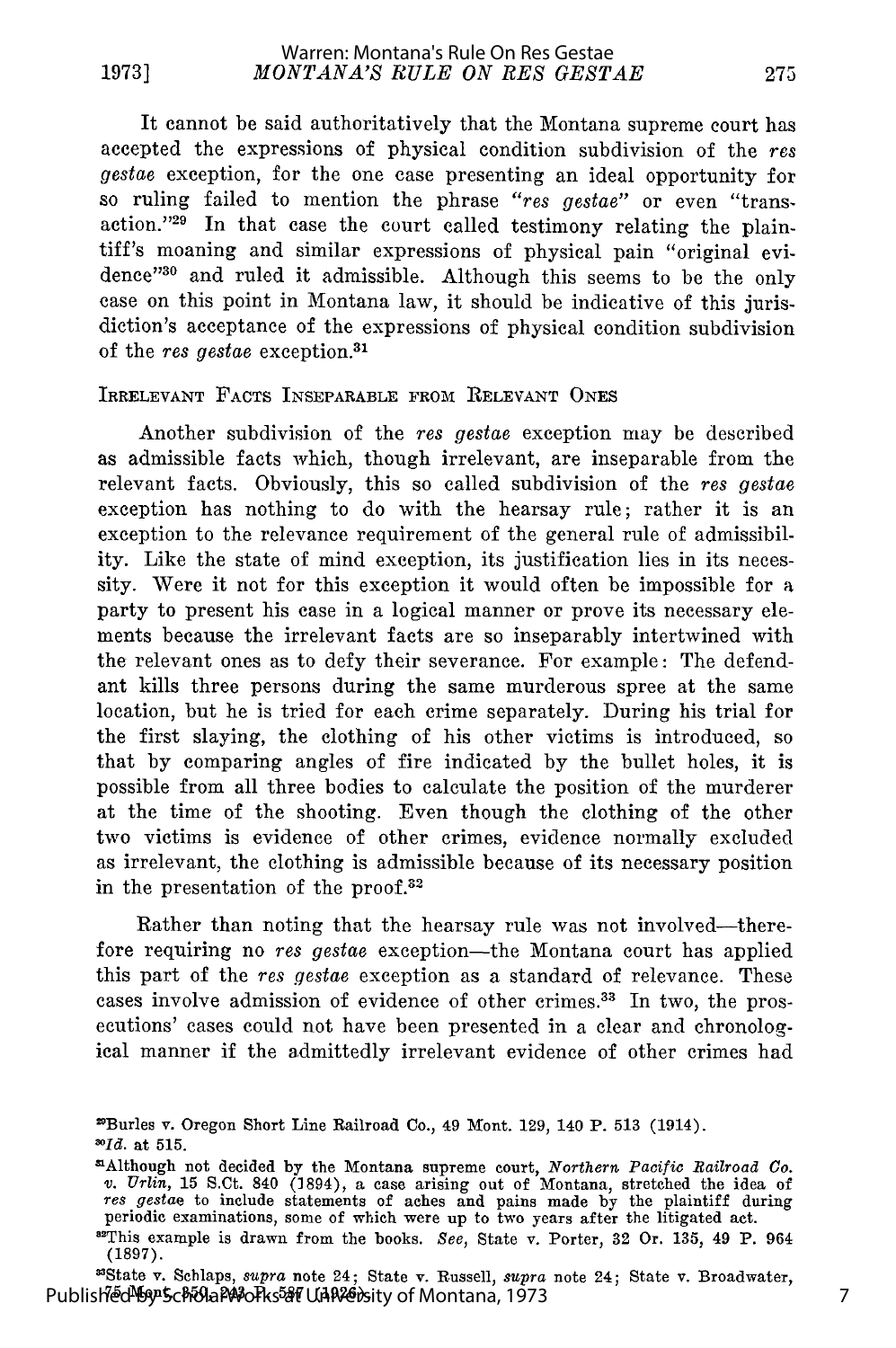not also been presented to the jury. $34$  The irrelevant evidence was a necessary part to recounting the defendants' crimes. In the other case, however, the court correctly recognized refusal of the offered testimony in no way detracted from the story of the accused's offense; on the contrary, its admission might have unjustly prejudiced the jury.<sup>35</sup>

### WORDS CONSTITUTING CIRCUMSTANTIAL EVIDENCE

276

Words constituting circumstantial evidence have also been admitted under the rubric of res gestae. In the usual situation, this subdivision of the hearsay exception is invoked unnecessarily for the evidence sought to be admitted is not hearsay. For example, in proceedings to declare a person insane, it would be error to exclude as hearsay testimony that the allegedly insane person often proclaimed himself to be king of the United States. Such testimony is relevant in insanity proceedings and certainly would not be admitted to prove that the allegely insane person was in truth King of the United States; rather it is circumstantial evidence tending to show he is insane. However, there are instances when circumstantial evidence comes cloaked in hearsay. For example: Mary contests the manner in which an administrator is prepared to distribute an intestate decedent's property. She claims to be the decedent's wife; the administrator claims the decedent was never married. Mary seeks to introduce testimony that the deceased on several public occasions referred to her as "Mrs." and that he often boasted she was the mother of his children. Such declarations are circumstantial evidence of a marriage, but they are also hearsay because they are offered to prove the assertions they carry. There is no apparent reason why such statements should be admissible under the res gestae exception. All other exceptions have some kind of rationale behind them usually explaining why they are inherently trustworthy. This one does not.<sup>36</sup>

Perhaps of all the legitimate subdivisional exceptions to the hearsay rule embodied by the phrase res gestae, the one including words constituting circumstantial evidence has been the one least analyzed and most casually applied by the Montana court. It never recognizes, or at least never states, it is admitting hearsay evidence under the res gestae exception for the circumstantial, evidentiary value it may have. Nonetheless, the Montana court has allowed circumstantial hearsay evidence where the declarations shed light on a couple's marital status,<sup>37</sup> where comments made by on-lookers during the execution of a contract suggested one of the contracting parties was taking unfair advantage

'State v. Broadwater, *supra* note 33.

https://XPhelarwolks.erm.edep.Mn4ol34<sub>/1</sub>332/4.110 (1929)

<sup>&</sup>quot; 4 State v. Schlaps, *supra* note 24; State v. Russell, *supra* note 24.

<sup>&</sup>lt;sup>86</sup>It must be noted, however, at least one court in an attempt to insure trustworthiness has required that such declarations be made in good faith. *See,* Reynold v. Adams, 125 Va. 295, 99 S.E. 695 (1919). <sup>8</sup>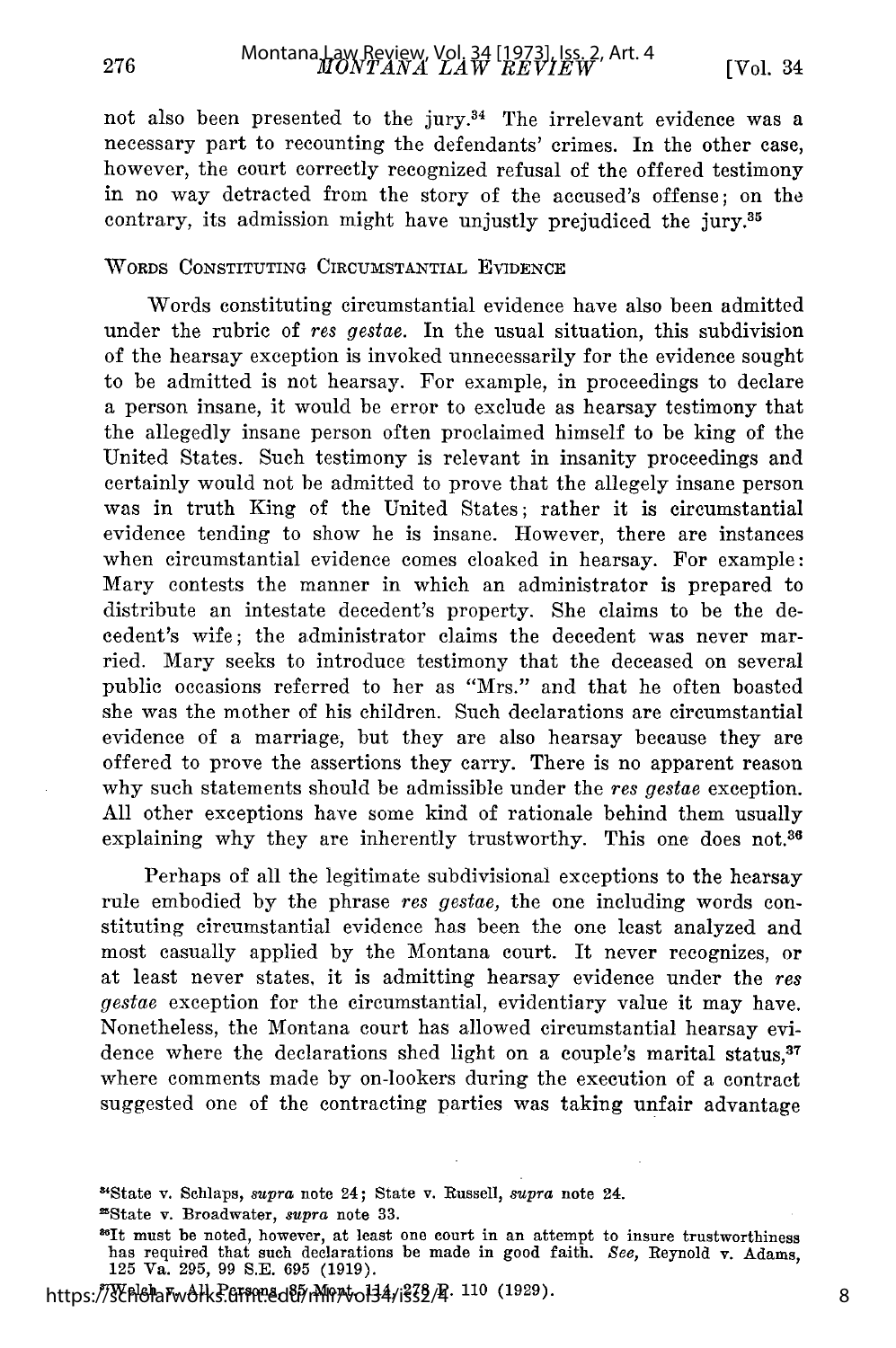of the other, 8 and where the offered hearsay statements indicated the relationships between contracting parties.39 Possibly seeking to insure the trustworthiness of circumstantial hearsay evidence, a step jurisdictions following the general rule have not taken, the Montana supreme court has required a contemporaneity between the litigated act and the offered circumstantial hearsay evidence.<sup>40</sup> When not present, the court has refused the offered hearsay.

#### WORDS INVOLVED IN **THE** PLEADINGS

The last occasionally mentioned subdivision of the *res gestae* exception is that which encompasses the words involved in the pleadings. Usually, this area should not involve an exception to the hearsay rule, for the words are not introduced to prove the truth of the meaning they convey. A classic example is the case where the plaintiff has alleged libel and slander by the defendant, and he seeks to prove his allegations by introducing testimony of the torts. Obviously, this evidence is not hearsay. It is introduced only to show the torts were committed; the plaintiff certainly does not wish to prove the alleged libel and slander are true, for if he did he would thereby prove the defendant's defense.

It is to the Montana supreme court's credit that it has never used this subdivision citing the *res gestae* exception to the hearsay rule. The one Montana case illustrative of this principle is *Jones v. Shannon.4 1* There, the pleadings alleged mental distress, and the words which allegedly contributed to the distress the court called "part of the whole occurrence." 42

#### THE TRANSACTION ASPECT

As applied by the courts of most jurisdictions, the *res gestae* exception to the hearsay rule is two-fold: (1) it attempts to delineate a set of acts relevant to the litigated act by defining a completed transaction, of which the litigated act is a part; and (2) if the evidence is hearsay, it provides an exception to that rule of exclusion generally based on the evidence's inherent trustworthiness. Although not a pure exception to the hearsay rule, the Montana court has adhered to the rule in this form. However, there is yet another important characteristic developed by the Supreme Court of Montana: the transaction aspect. It is illustrated by the following cases.

'Stagg v. Stagg, 96 Mont. 573, 32 P.2d 856 (1934).

<sup>41</sup>Jones v. Shannon, 55 Mont. 225, 175 P. 882 (1918).

Published By SeholarWorks at University of Montana, 1973

<sup>0</sup>Burns v. Smith, 21 Mont. 251, 53 P. 742 (1898). *See also, Northern Pacific Railway Co.* v. *Kempton,* 138 F. 992, 995 (9th Cir. 1905), where a federal court applying Montana's law decided an employee's statements suggesting his employer's liability were admissible as part of the *res gestae.*

<sup>&</sup>quot;State v. Fairburn, *supra* note **25.**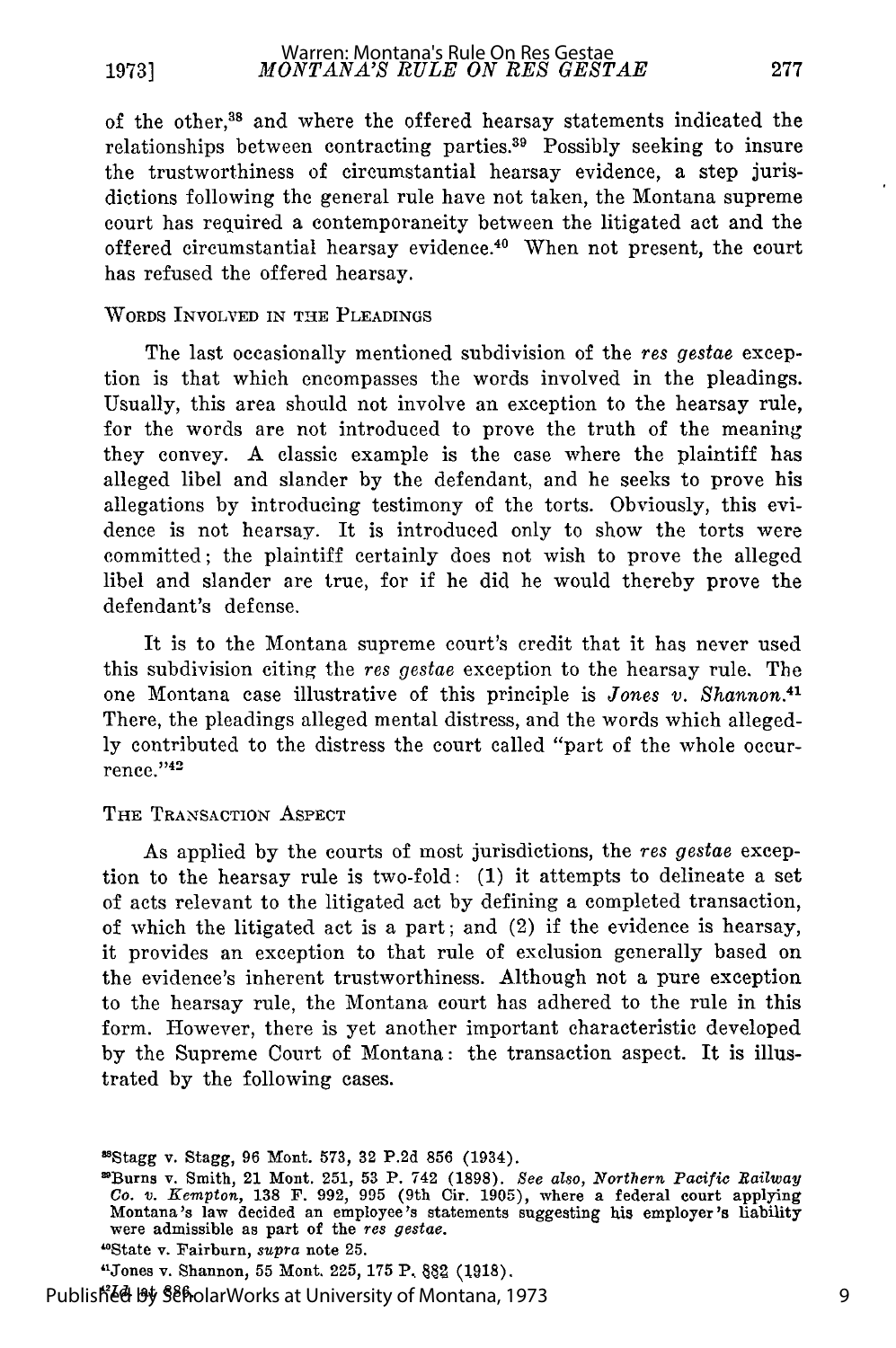*Welch v. All Persons:43* This case involved a dispute among the children of Hiram Rhodes, the plaintiffs contending they were the only legitimate progeny, and the defendants asserting their legitimacy. The plaintiffs sought to show the defendants were products of an illicit union by introducing hearsay evidence of certain statements made by the defendants' mother to the federal government asserting she had never married Hiram Rhodes. The defendants alleged Rhodes and their mother had been married for twenty-six years. The court held that the *res gestae,* or the transaction in dispute, was the entire twenty-six years of the alleged marriage; hence, any statements made during more than a quarter of a century were admissible as part of the *res gestae* if they shed light on the litigation.

*Burns v. Smith:44* In this case the plaintiff was suing to enforce a contract made for her benefit between her mother and the deceased. Its terms were that the mother would give up the plaintiff to the deceased's care and custody to be raised by him as his daughter in exchange for which the deceased promised to leave the plaintiff a daughter's share of his estate. The contract was made eleven years before the deceased's death. The court held that the transaction or "the *res gestae* extended over the entire time . . . [from] when the contract is alleged to have been made, to the death of the deceased."45 Explaining, the court noted:

The conduct of the parties towards each other during that entire time is part of the transaction, and whatever either party did or said during that time which sheds light upon the matter, and aids in disclosing the relations the parties sustained, and understood that they sustained, towards each other, must be considered as part of the res gestae.<sup>46</sup>

*Exchange State Bank v. Occident Elevator Co.:47* This case involved the delivery of grain to an elevator company which paid for the grain by check. The elevator company later discovered the grain was subject to a prior valid security interest. Its agent, one Anderson, unsuccessfully attempted to notify the company's bank to stop payment on the check; he even stated to several individuals he had attempted to stop payment on the check. When the plaintiff, by introducing the agent's hearsay statements relating his attempt to stop payment on the check, sought to disprove the elevator company's defense, one of a *bona fide* purchaser for value without notice, the court noted that the statements were part of the *res gestae.*

These cases indicate the Montana court has chosen to broadly define the transaction aspect of the *res gestae* exception to the hearsay rule.

"Welch v. **All** Persons, *supra* note **37.** "Burns v. Smith, *supra* note **39.** *'-Iud.* at **748.**

*"Id.*

https://5dholangorks.tenRaedu/mlr/wol34*Fiss214*r Company, *supra* note 19.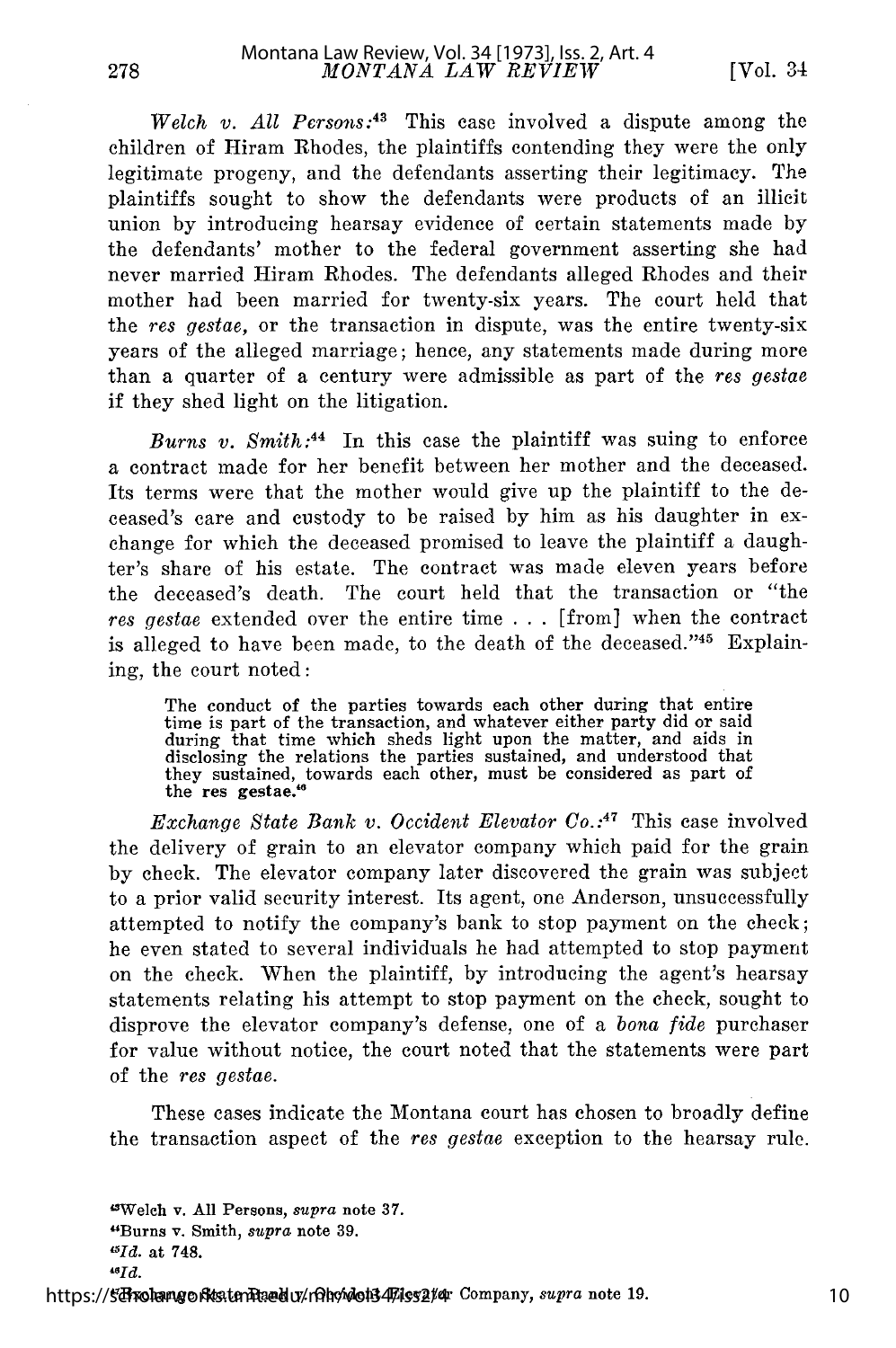Rather than identify a marriage ceremony, the execution of a contract, or the business deal of delivery and payment as the "things done," the court has chosen the duration of the alleged marriage, the relationship between the contracting parties from execution of the contract until its completed performance, and the events and statements flowing out of a business transaction. The expansiveness of the court's interpretation in these cases, however, must be contrasted with its occasional constriction of the scope of the exception: a conversation held by witnesses to the disputed execution of a will immediately after witnessing but out of the presence of the testatrix was disallowed as not part of the res gestae.48

To a great extent it would seem the manner in which counsel are able to define the transaction in dispute determines whether hearsay evidence will be admissible as a part of the res gestae. If counsel must litigate a dispute arising out of a sudden and unexpected act, and if the facts force a reliance on the spontaneous declaration idea, the apparent maximum time duration after the litigated act during which a statement can qualify under this exception is probably thirty minutes.<sup>49</sup> On the other hand, if the facts permit the res *gestae* to be framed in terms other than a sudden and unexpected act, the court appears more willing to extend the limits of the transaction. The duration of a marriage,<sup>50</sup> the relationship sustained between contracting parties,<sup>51</sup> and even a deceased's state of mind<sup>52</sup> have been held to be parts of the res *gestae* of their respective cases. This application of the doctrine is well beyond its ordinary concepts even as broadly applied in the *Occident Elevator* case. Hence, it would seem the Montana lawyer may be able to secure admission of what might otherwise be impermissible hearsay, if he composes his pleadings with the transaction aspect of the Montana *res gestae* rule in mind.

#### THE EFFECT **OF** STATUTES

There remains but one further area to discuss in relation to the *res gestae* rule. This is the effect statutes have had on its development in Montana. The Revised Codes of Montana 1947 (hereinafter R.C.M. 1947) set out three statutes which involve the idea of *res gestae,* or "transaction" as it is therein named.<sup>53</sup> Section 93-401-7, R.C.M. 1947,

'These three are R.C.M. 1947, §§ 93-401-7 *(Declarations which are a part of the transaction.* Where, also, the declaration, act, or omission forms a part of a trans-action, which is itself the fact in dispute, or evidence of that fact, such declaration, act, or omission is evidence, as part of the transaction.) ; 93-401-11 *(When part of* part of transaction, 3 sectors, 3 part of the cransaction, 3 sectors (*whole part of spile*)

<sup>4</sup>In re Williams' Estate, 50 Mont. 142, 145 P. 957 (1915).

*<sup>&</sup>quot;OSee,* Callahan v. Chicago, Burlington & Quincy Railroad Co., *supra* note 15; State v. Medicine Bull, *supra* note 6; Sullivan v. Metropolitan Life Insurance Co., *supra* note 6. "Welch v. All Persons, *supra* note 37.

<sup>&#</sup>x27;Burns v. Smith, *supra* note 39.

<sup>&#</sup>x27;Ross v. Industrial Accident Board, *supra* note 22.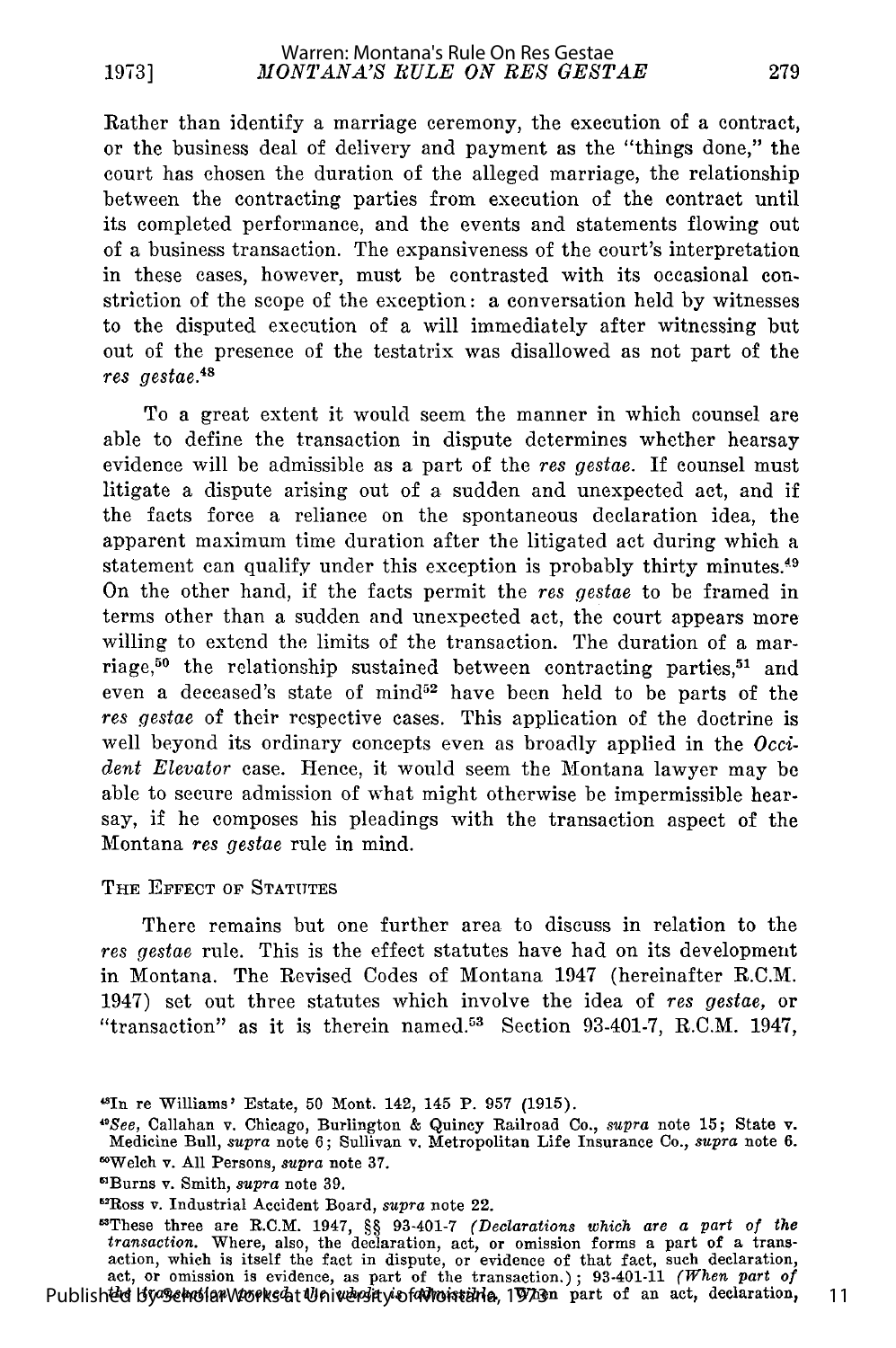appears to be used most often in the cases as a make-weight factor whenever the court is deciding whether a statement is part of the res *gestae* ;54 indeed, this is to be expected, for §93-401-7 is but a statutory declaration of the res gestae rule. Of more particular interest to the practicing lawyer is §93-401-11, R.C.M. 1947, popularly known as the "opening the door" doctrine. Its most startling use has been to admit hearsay statements similar to those the court in the same case ruled inadmissible as not part of the res gestae;<sup>55</sup> the court's rationale was that since one party had been allowed to introduce part of a hearsay conversation, the other party had the right under §93-401-11 to introduce the remainder of it. The same section has been used to justify the admission of the entire record of a former proceeding where the opposition had previously introduced parts thereof.<sup>56</sup> It also permitted one version of a conversation where other versions had already been admitted by the opposition.<sup>57</sup> However, the use of  $§93-401-11$  is not unlimited: the additional evidence must be on the same subject as that introduced by the opposition.<sup>58</sup> The opening-the-door doctrine has also been used (although  $§93-401-11$  was not mentioned) to admit parts of correspondence<sup>59</sup> and city ordinances where the opposition had previously introduced portions thereof. <sup>60</sup>

#### **A CRITIQUE**

Montana's present rule on res *gestae* is the product of two main forces. The first was codification in 1877 of what is presently §93-401-7, R.C.M. 1947.<sup>61</sup> The second has been the Montana supreme court's refusal to subdivide the rule for analytical purposes. Both forces have worked to preserve Montana's res gestae exception in much the same condition as it existed in many jurisdictions during the mid-1800's.

This nineteenth-century exception to the hearsay rule has generated much dissatisfaction. The commentators do not like it.<sup>62</sup> The trend in

conversation, or writing is given in evidence by one party, the whole on the same subject may be inquired into by the other; when a letter is read, the answer may be given; and when a detached act, declaration, conversation, or writing is given in evidence, any other act, declaration, conversation, or writing, which is necessary to make it understood, may also be given in evidence.); and  $93.401-27(7)$ . The last mentioned section is but a repetition of the first, so henceforth no further mention of it will be made in this comment.

*<sup>&</sup>quot;See,* Burns v. Smith, *supra* note 39; Callahan v. Chicago, Burlington & Quincy Railroad Co., *supra* note 15; Ross v. Industrial Accident Board, *supra* note 22; and State v. Seblaps, *supra* note 24.

<sup>&</sup>quot;Hulse v. Northern Pacific Railway Co., *supra* note 13.

<sup>&</sup>quot;Lehman & Co. v. Munger, 86 Mont. 553, 284 P. 769 (1930).

<sup>7</sup>McGonigle v. Prudential Insurance Co., 100 Mont. 203, 46 P.2d 687 (1935); Rasmussen v. Lee & Company, Inc., 104 Mont. 278, 66 P.2d 119 (1937)

<sup>&</sup>quot;State v. Collett, **118** Mont. 473, 167 P.2d 584 (1946).

<sup>&</sup>quot;Northwestern Electric Equipment Co. v. Leighton, 66 Mont. 529, 213 P. 1094 (1923).

<sup>&</sup>quot;Varn v. Butte Electric Railway Co., 77 Mont. 124, 249 P. 1070 (1926).

*<sup>&</sup>quot;See* the legislative history following R.C.M. 1947, § 93-401-7.

**<sup>&</sup>quot;E.g.,** WIGMORE, *supra* note 4; MCCORMICK, *supra* note 1 at § 288; **J.** Thayer, 15 Am. https://scholarworksluth and hydroded in **Burners.**, which here 2 at § 1767. 12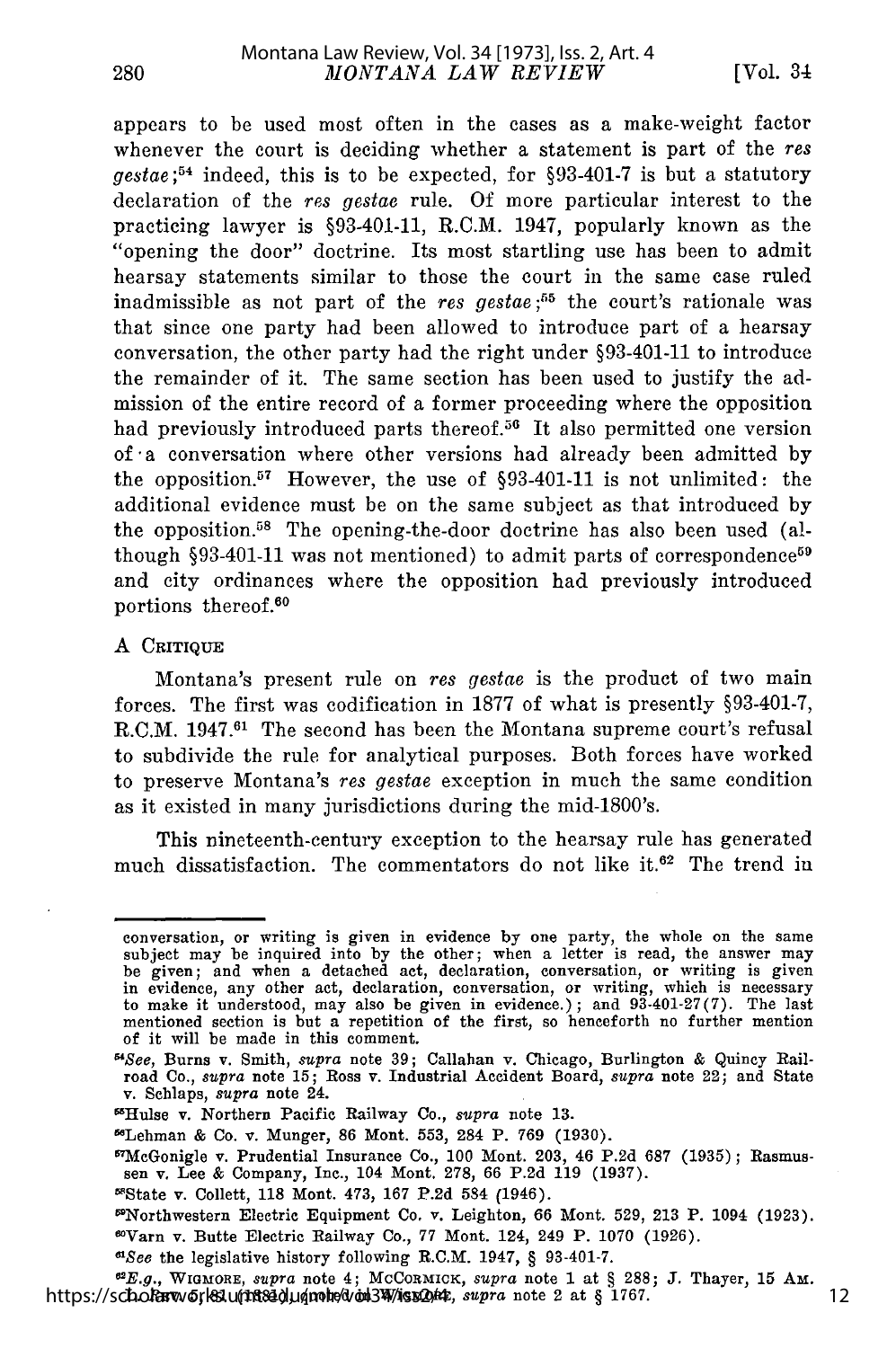many jurisdictions to subdivide has been an attempt to escape the exception's pitfalls. And California, whose Code of Civil Procedure provided the source for  $\S$ 3-401-7, R.C.M. 1947,<sup>63</sup> has repealed its statutory res *gestae* exception and superseded it with sections which speak to spontaneous declarations and contemporaneous statements.<sup>64</sup> As illustrated by this comment, Montana's exception does not escape the area of general dissatisfaction.

The problem with res gestae is that courts can apply it as a standard of relevance as well as an exception to the hearsay rule. Certainly, Montana's exception as it appears in §93-401-7, R.C.M. 1947, has encountered this problem.65 Furthermore, in many situations where res gestae is revoked it is used to decide an evidentiary question where another rule of evidence better suited to the facts should have been applied.<sup>66</sup> Lastly, it is vague and imprecise. <sup>67</sup>

Because this misapplication of the exception is so widespread, one cannot condemn a particiular court for its misuse; rather, any critic should recognize that the fault lies with the res *gestae* exception itself. A different formulation is needed to express the hearsay exception res gestae was supposed to cover. Since the hearsay rule speaks to competence, any hearsay exception should speak to the inherent trustworthiness of the offered hearsay evidence. Hence, a better name might be the trustworthy statement exception to the hearsay rule. This trustworthy statement exception should contemplate only spontaneous declarations, expressions of a state of mind, expressions of physical condition, and words constituting circumstantial evidence. As a further ingredient, the ex-

*63See,* the legislative history following R.C.M. 1947, § 93-401-7.

- OSTAT. & AMEND. TO **THE** CODES OF CALIF., 1965, Ch. 299, §§ 1240, 1241, currently reproduced in WEST'S ANNO. CALIF. CODES, Evidence, § 1240, 1241, respectively:
- § 1240: *"Spontoneous statement.* Evidence of a statement is not made inadmissible by the hearsay rule if the statement:
- (a) Purports to narrate, describe, or explain an act, condition, or event perceived by the declarant, and

(b) Was made spontaneously while the declarant was under the stress of excite-ment caused by such perception." § 1241: *"Contemporaneous statement.* Evidence of a statement is not made in-

admissible by the hearsay rule if the statment:

(a) Is offered to explain, qualify or make understandable conduct of the declarant; and

(b) Was made while the declarant was engaged in such conduct."

"E.g., in State v. *McCracken,* 93 Mont. 269, 18 P.2d 302 (1933), the defendant was charged with horse stealing. During the trial testimony was introduced to show the defendant had attempted to conceal the stolen horses by driving them down a remote country lane. The court called testimony of the horses' route "part of the res gestae."<br>Id. at 303. The res gestae doctrine was invoked in this case where there was no ques-<br>tion of hearsay testimony; it was applied strict

*"E.g.,* in *Raish v. Orchard Canal Co.,* 67 Mont. 140, 218 P. 655 (1923), the plaintiff alleged the defendant's negligent maintenance of his headgate caused injury to the plaintiff's lands. As evidence of the defendant's negligence, the plaintiff offered<br>hearsay statements made on an inspection tour shortly before the injury occurred by<br>one of the defendant's corporate directors. The court part of the *res gestae.* It should not have mentioned *res gestae,* for the admissions against interest exception to the hearsay rule more properly fit the facts.